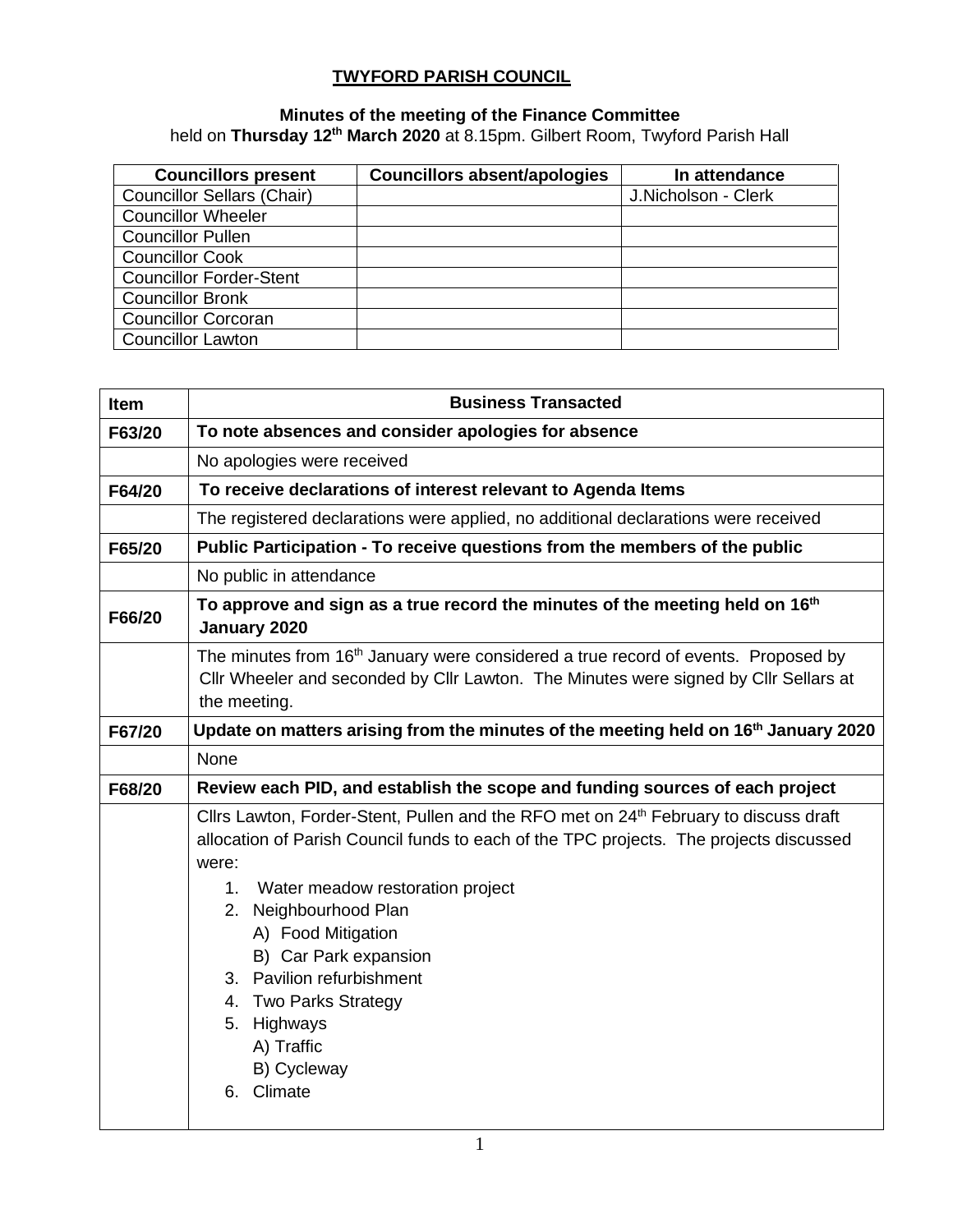The Parish Council have saved funds to implement a number of large projects which are required to provide important amenities to the village. Particular savings have been held in reserves towards new play equipment (£30,000), and £10,000 should be saved towards building a fund to replace any future equipment. The projection of available funds, after this allocation is £70,000, to be split across the projects.

The committee reviewed each project, and the scope of funding towards each project (See Appendix 1 for the draft material discussed at the meeting).

The purpose of this discussion was to see how the Parish Council funds could be split across all of the projects, and the Finance committee agreed a notional amount to each project. **ALL OF THE NOTIONAL AMOUNTS STATED BELOW ARE NON-COMMITTAL, AND ARE TO HELP THE FINANCIAL PLANNING OF THE PARISH COUNCIL AND THE PROJECT TEAMS. ALL FUNDING WILL BE SUBJECT TO FULL PARISH COUNCIL APPROVAL, FINANCIAL REGULATIONS AND STANDING ORDERS OF THE COUNCIL. THERE IS NO GUARANTEE THEY WILL BE APPROVED.**

## **Project 1. Water meadow.**

The project was delivered in 2019. There is one outstanding item to be completed, which are information boards. There is £2,000 remaining from the HCC budget to fund the signs. This should be held in reserves from the 2019 / 2020 spend.

**Action: Clerk to ensure £2,000 is held in reserves for water meadow signage.**

## **Project 2. Neighbourhood Plan**

# **a) Flood mitigation**

The flood mitigation implementation project requires substantial funding, to date the assumption has been £400,000. An application has been submitted to SDNP CIL for £100,000. An application will also be submitted to WCC CIL for £100,000. A portion of the project, representing the land value, will be gifted to the Parish Council by the developers. It is also assumed that from the building work on Site 26 (if approved), £80,000, CIL will be received (if the Neighbourhood Plan is adopted). Of the £80,000, it is assumed that £40,000 will be used towards the flood mitigation. **It was suggested that a contribution of £10,000 would come from the Parish Council funds.**

## **b) Car Park expansion**

£65,000 has been granted from WCC CIL 2019 for the car park expansion. It was suggested that £40,000 CIL from Site 26 CIL (see assumption note above) would be allocated to this project, and no further contribution from the Parish Council at this stage.

# **Project 3. Pavilion Refurbishment**

£5,000 has been granted from SDNP CIL in 2019 towards this project. The projected spend is £5,000. In addition, TPC have agreed to purchase and install a defibrillator to the pavilion, and therefore **£1,500 will be allocated from the Parish Council funds.**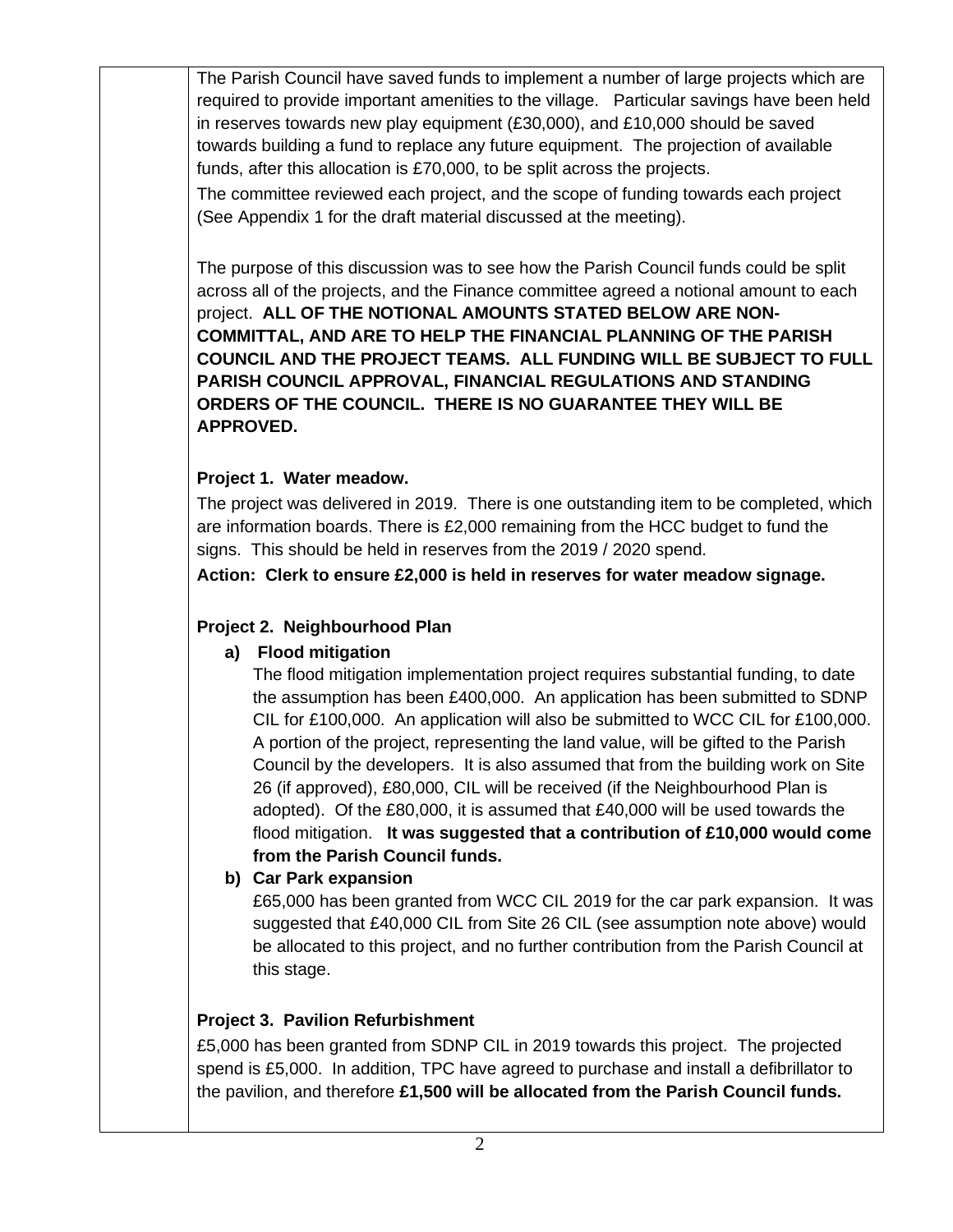### **Project 4. Two Parks Strategy**

The total cost of the improvements to both parks is estimated to exceed £250,000. The first deliverable is a multi sports court, which quotes to date suggest a cost of £65,500. £12,700 has been granted from SDNP CIL in 2019, and the Parish Council can allocate the £30,000 held in reserves (subject to approval). **The Parish Council can allocate another £30,000 from Parish Council funds on the two parks strategy.** Applications for funding from other sources will be made, on completion of an approved landscape plan.

It was suggested, that a portaloo at Hunter Park could be trialled, before the expense of installing a toilet would be approved. Through discussion, it was thought that Northfields improvements could be made through the ongoing maintenance budget.

In addition, Cllr Pullen has instigated work on enhancements to Northfields and Hunter Park setting. Much of this work has been funded from the Hunter Park maintenance budget for 2019 / 2020, but an allocation of **£750 from the Parish Council funds can be made in 2020.**

### **Project 5. Highways**

- a) Traffic improvements: A second SLR has been approved by TPC, which will require an allocation of **£3,500 from Parish Council funds.** In addition**, £13,000 has been ring fenced of Parish Council funds** (subject to approvals) for Highway improvements in the village, including the movement of the telephone boxes.
- b) Cycleway. £50,00 has been allocated from WCC CIL in 2019 for a new cycleway along B3335 / B3354. **The Parish Council can allocate £10,000 from Parish Council funds.**

## **Project 6. Climate.**

The deliverables are to be determined, but **£1,000 can be allocated from Parish Council funds.**

As a result of this discussion, the draft notional amounts of Parish Council funding, allocated to each project in 2020 / 2021 (SUBJECT TO FULL PARISH COUNCIL APPROVAL) are as follows:

| <b>Water Meadow</b>                                                | £0            |
|--------------------------------------------------------------------|---------------|
| Neighbourhood Plan<br>a) Flood mitigation<br>b) Car Park expansion | £10,000<br>£0 |
| 3. Pavilion Refurbishment                                          | £1,500        |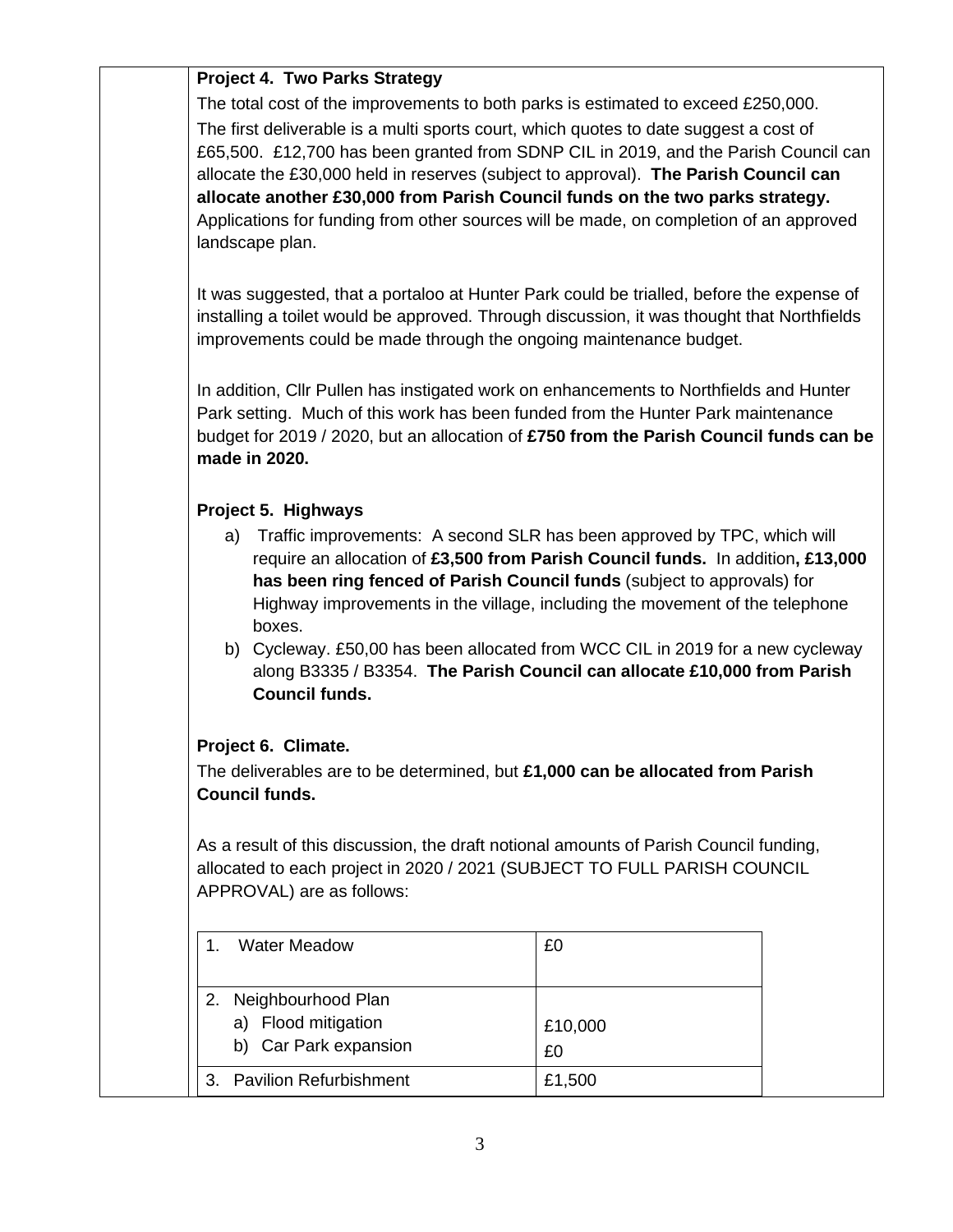|        | 4. Two Parks Strategy                                                                                                                                                                                                                                                                                                                                                                                                                                                                                                                                    | £30,000 (+ £30,000 held in |  |  |  |  |
|--------|----------------------------------------------------------------------------------------------------------------------------------------------------------------------------------------------------------------------------------------------------------------------------------------------------------------------------------------------------------------------------------------------------------------------------------------------------------------------------------------------------------------------------------------------------------|----------------------------|--|--|--|--|
|        |                                                                                                                                                                                                                                                                                                                                                                                                                                                                                                                                                          | reserves)<br>£750          |  |  |  |  |
|        | Park enhancement                                                                                                                                                                                                                                                                                                                                                                                                                                                                                                                                         |                            |  |  |  |  |
|        | Highways<br>5.                                                                                                                                                                                                                                                                                                                                                                                                                                                                                                                                           |                            |  |  |  |  |
|        | a) Traffic                                                                                                                                                                                                                                                                                                                                                                                                                                                                                                                                               | £3,500                     |  |  |  |  |
|        |                                                                                                                                                                                                                                                                                                                                                                                                                                                                                                                                                          | £13,000                    |  |  |  |  |
|        | b) Cycleway                                                                                                                                                                                                                                                                                                                                                                                                                                                                                                                                              | £10,000                    |  |  |  |  |
|        | Climate<br>6.                                                                                                                                                                                                                                                                                                                                                                                                                                                                                                                                            | £1,000                     |  |  |  |  |
|        | <b>Total</b>                                                                                                                                                                                                                                                                                                                                                                                                                                                                                                                                             | £69,750                    |  |  |  |  |
|        |                                                                                                                                                                                                                                                                                                                                                                                                                                                                                                                                                          |                            |  |  |  |  |
| F69/20 | Consider the different bodies available for different funding, and assign process /<br>timeline and owners for applying                                                                                                                                                                                                                                                                                                                                                                                                                                  |                            |  |  |  |  |
|        | relevant funding and grants. A fact base is being compiled, and will be circulated to the<br>Cllrs for comment, or any missing information.<br>There will be a risk, that with most funding bodies, the Parish Council will have to fund<br>the project up front, then apply for the money from the grant giving body. With multiple<br>projects being implemented, there is a risk that the cash flow of the Parish Council may<br>not be able to cover all of the projects at the same time. This will require monitoring by<br>the finance committee. |                            |  |  |  |  |
| F70/20 | Update on WCC CIL application for 2020/2021                                                                                                                                                                                                                                                                                                                                                                                                                                                                                                              |                            |  |  |  |  |
|        | The WCC CIL application for flood mitigation is due 31 <sup>st</sup> March. The Clerk and Cllr<br>Corcoran will be submitting the application, which will replicate the application made to<br>SDNP, but asking WCC for a proportionate contribution. The application will reflect the<br>need for the work to be done, to service the residents of Winchester District, that use the<br>surgery, pharmacy and amenities which are affected by flooding.                                                                                                 |                            |  |  |  |  |
| F71/20 | To raise any items for the next agenda and agree the date of the next meeting<br>currently scheduled for 23rd April 2020                                                                                                                                                                                                                                                                                                                                                                                                                                 |                            |  |  |  |  |
|        | Year end financials.                                                                                                                                                                                                                                                                                                                                                                                                                                                                                                                                     |                            |  |  |  |  |

Jo Nicholson - Clerk to the Parish Council – 31<sup>st</sup> March 2020 Contact: [clerk@twyf](mailto:clerk@twy)ordhants.org.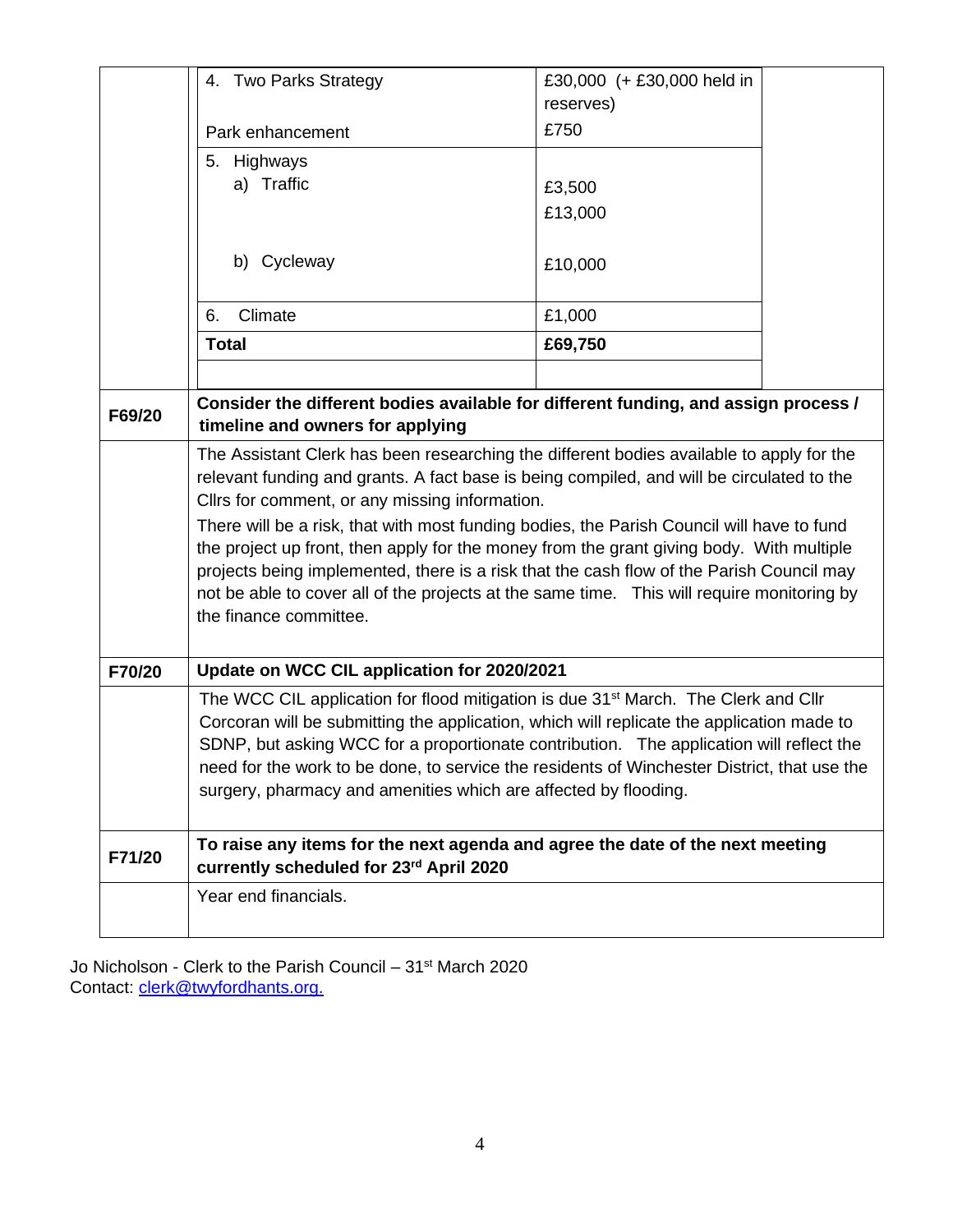### **Appendix 1**

#### **TWYFORD PARISH COUNCIL PROJECT PLANNING FOR 2020 / 2021 Finance Sub Committee Review 24.02.2020**

## **Attendees: Cllr Lawton, Cllr Forder-Stent, Cllr Pullen, Clerk**

## **1.0. Finance position**

| Reserves contribute to 2020 / 2021 projects                                  |       |           |  |
|------------------------------------------------------------------------------|-------|-----------|--|
| play equipment saved                                                         |       |           |  |
| Total reserves to be spent in 2020 / 2021                                    |       | 30.150.00 |  |
|                                                                              |       |           |  |
|                                                                              |       |           |  |
| estimated bank balance at 31.03.19                                           |       | 115,000   |  |
| Reserves carried over into 2021 / 2022                                       |       |           |  |
| <b>TIW</b>                                                                   |       | 2,100     |  |
| Appeal for a Peal                                                            |       | 1,000     |  |
| Election costs (FPC Minute 205/18)                                           |       | 1,600     |  |
| Cash to be held in account                                                   |       | 20,000    |  |
| <b>Total Reserves</b>                                                        | 24700 | 24,700    |  |
|                                                                              |       |           |  |
| Cash available to contribute to 2020 / 2021 projects                         |       | 90,300    |  |
|                                                                              |       |           |  |
| surplus from 2020 / 20210 budget                                             |       | 19,964    |  |
|                                                                              |       |           |  |
| Cash available (when all precept received)                                   |       | 110,264   |  |
|                                                                              |       |           |  |
| Reserved funds for play equipment                                            |       | 30,150    |  |
| <b>Build replacement fund</b>                                                |       | 10,000    |  |
|                                                                              |       |           |  |
| Cash available to contribute to 2020 / 2021 projects exc play equipment all( |       | 70,114    |  |

The committee need to be mindful of cash flow, in that the grants we have been allocated require the TPC to spend the money prior to claiming back. This includes sizable CIL grants.

## **2.0. Project allocation / PIDS – DRAFT ALLOCATION FOR DISCUSSION AT FINANCE COMMITTEE MEETING 12.03.2020**

|           | Project                                                       | Owner                    | Sub programme                   | <b>PID</b><br>total<br>spend | <b>Total</b><br>given in<br>grant | <b>TPC</b><br>allocation | Request<br>from<br>other<br>sources |
|-----------|---------------------------------------------------------------|--------------------------|---------------------------------|------------------------------|-----------------------------------|--------------------------|-------------------------------------|
| $\vert$ 1 | <b>PARISH FARM /</b><br><b>WATER MEADOW</b><br><b>PROJECT</b> | <b>Chris</b><br>Corcoran |                                 |                              |                                   |                          |                                     |
|           |                                                               |                          | Fencing (£3,200<br>2019 budget) |                              |                                   |                          |                                     |
|           |                                                               |                          | Signage (project)               |                              | £2,000                            |                          |                                     |
|           |                                                               |                          | Maintenance                     |                              |                                   |                          |                                     |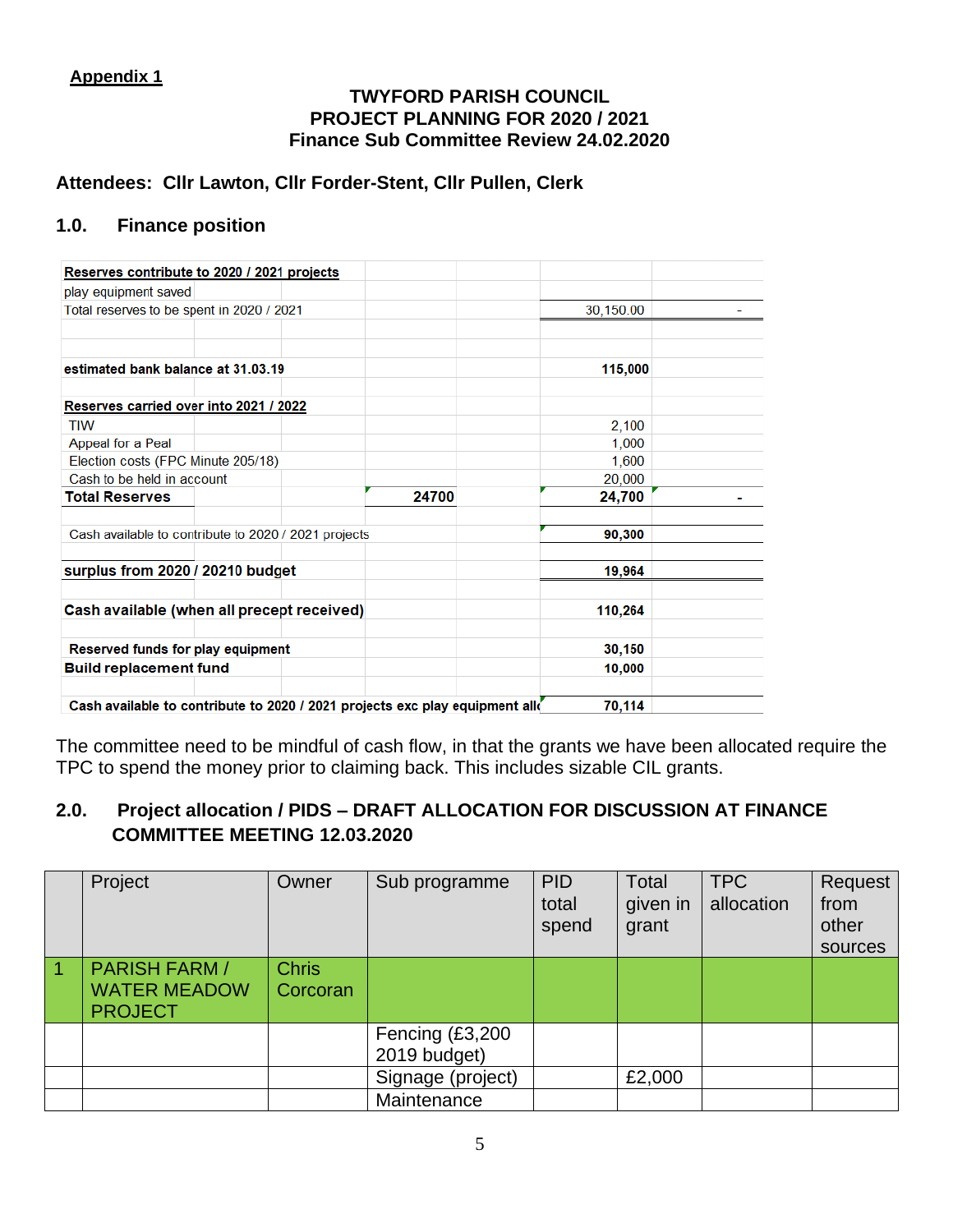|                | Project                                                                                 | Owner              | Sub programme                             | <b>PID</b><br>total<br>spend | <b>Total</b><br>given in<br>grant | <b>TPC</b><br>allocation | Request<br>from<br>other<br>sources |
|----------------|-----------------------------------------------------------------------------------------|--------------------|-------------------------------------------|------------------------------|-----------------------------------|--------------------------|-------------------------------------|
|                |                                                                                         |                    | Stewardship<br>application                |                              |                                   |                          |                                     |
|                |                                                                                         |                    | Stewardship audit                         |                              |                                   |                          |                                     |
|                |                                                                                         |                    | actions                                   |                              |                                   |                          |                                     |
|                |                                                                                         |                    | Tree planting<br><b>BREXIT</b>            |                              |                                   |                          |                                     |
|                |                                                                                         |                    |                                           |                              |                                   |                          |                                     |
| $\overline{2}$ | <b>NEIGHBOURHOOD</b>                                                                    | <b>Chris</b>       |                                           |                              |                                   |                          |                                     |
|                | <b>PLAN</b>                                                                             | Corcoran           |                                           |                              |                                   |                          |                                     |
|                | Assumes £80k from CIL from Site 26 (40k to flood, 40k to establish car park for village |                    |                                           |                              |                                   |                          |                                     |
|                |                                                                                         |                    | Plan delivery<br>Flood mitigation         | 400k                         |                                   | 10k (plus                | 350k                                |
|                |                                                                                         |                    |                                           |                              |                                   | <b>40k CIL)</b>          | (CIL)                               |
|                |                                                                                         |                    | Site delivery                             |                              |                                   |                          |                                     |
|                |                                                                                         |                    | Car park                                  |                              | £65,000                           | $(40k$ CIL)              |                                     |
|                |                                                                                         |                    | expansion<br><b>Surgery / Cecil</b>       |                              |                                   |                          |                                     |
|                |                                                                                         |                    | Hut                                       |                              |                                   |                          |                                     |
|                |                                                                                         |                    | <b>Village Hall</b><br>expansion          |                              |                                   |                          |                                     |
| $\overline{3}$ | <b>PAVILION</b>                                                                         | lan                |                                           |                              |                                   |                          |                                     |
|                | <b>REFURBISHMENT</b>                                                                    | Wheeler            |                                           |                              |                                   |                          |                                     |
|                |                                                                                         | & Tracy<br>Nutbeam |                                           |                              |                                   |                          |                                     |
|                |                                                                                         |                    | Purchase and                              |                              |                                   | £1,500                   |                                     |
|                |                                                                                         |                    | install defibrillator                     |                              |                                   |                          |                                     |
|                |                                                                                         |                    | <b>External lighting</b><br>& floodlights | £5,000                       | £5,000                            |                          |                                     |
|                |                                                                                         |                    | Heaters in                                |                              |                                   |                          |                                     |
|                |                                                                                         |                    | showers                                   |                              |                                   |                          |                                     |
|                |                                                                                         |                    | Electricity box on                        |                              |                                   |                          |                                     |
|                |                                                                                         |                    | side of pavilion                          |                              |                                   |                          |                                     |
|                |                                                                                         |                    | <b>Scalpings</b><br>Hand rail             |                              |                                   |                          |                                     |
|                |                                                                                         |                    | External                                  |                              |                                   |                          |                                     |
|                |                                                                                         |                    | decorating                                |                              |                                   |                          |                                     |
| $\overline{4}$ | <b>TWO PARKS</b>                                                                        | Waine              |                                           |                              |                                   |                          |                                     |
|                | <b>STRATEGY</b>                                                                         | Lawton &           |                                           |                              |                                   |                          |                                     |
|                |                                                                                         | Jo<br>Nicholson    |                                           |                              |                                   |                          |                                     |
|                |                                                                                         |                    | Anaylse results                           |                              |                                   |                          |                                     |
|                |                                                                                         |                    | from public                               |                              |                                   |                          |                                     |
|                |                                                                                         |                    | survey                                    |                              |                                   |                          |                                     |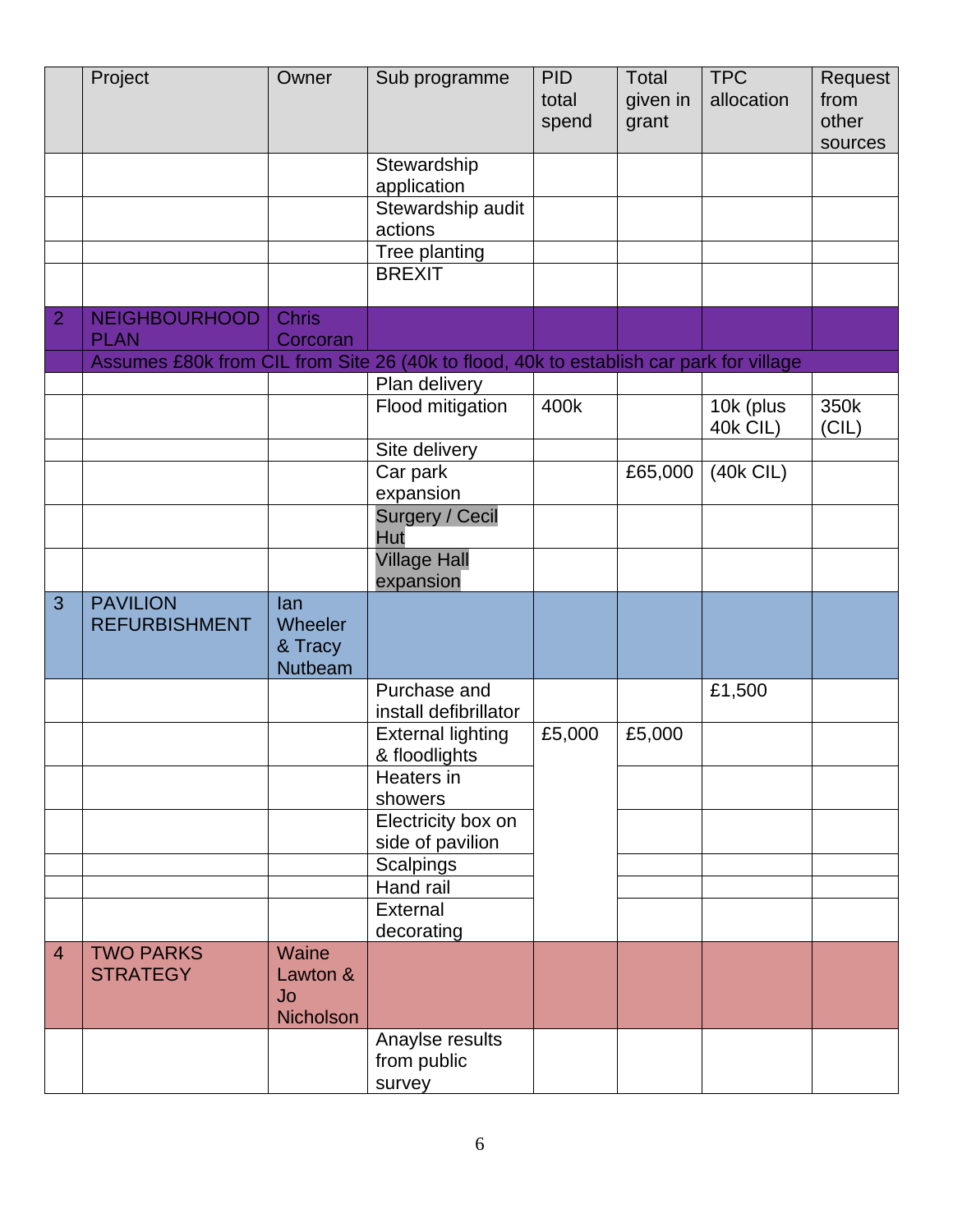|   | Project        | Owner                                                | Sub programme                                                | <b>PID</b><br>total<br>spend | Total<br>given in<br>grant | <b>TPC</b><br>allocation           | Request<br>from<br>other<br>sources |
|---|----------------|------------------------------------------------------|--------------------------------------------------------------|------------------------------|----------------------------|------------------------------------|-------------------------------------|
|   |                |                                                      | Identify                                                     |                              |                            |                                    |                                     |
|   |                |                                                      | deliverables                                                 |                              |                            |                                    |                                     |
|   |                |                                                      | <b>Basketball refurb</b><br>/ relocate                       | £65,500                      | £12,700                    | 30,000                             | 23,000                              |
|   |                |                                                      | Start up /                                                   | £3,000                       |                            |                                    |                                     |
|   |                |                                                      | landscape                                                    |                              |                            |                                    |                                     |
|   |                |                                                      | architect                                                    |                              |                            |                                    |                                     |
|   |                |                                                      | Younger children                                             | 30,000                       |                            | 30,000                             |                                     |
|   |                |                                                      | play area revamp                                             |                              |                            |                                    |                                     |
|   |                |                                                      | Younger children                                             | 30,000                       |                            |                                    | 30,000                              |
|   |                |                                                      | inclusive play<br>equipment                                  |                              |                            |                                    |                                     |
|   |                |                                                      | Older play                                                   | 50,000                       |                            |                                    |                                     |
|   |                |                                                      | equipment                                                    |                              |                            |                                    |                                     |
|   |                |                                                      | Additional seating                                           | 10,000                       |                            |                                    |                                     |
|   |                |                                                      | Perimeter walk                                               | 25,000                       |                            |                                    |                                     |
|   |                |                                                      | Revamp wooded                                                |                              |                            |                                    |                                     |
|   |                |                                                      | area                                                         |                              |                            |                                    |                                     |
|   |                |                                                      | Public toilet (vs<br>potaloo??)                              | 40,000                       |                            |                                    |                                     |
|   |                |                                                      | <b>Northfields</b>                                           | 30,000                       |                            | <b>FPC</b> to set<br>budget<br>now |                                     |
|   |                |                                                      | Cricket nets                                                 | 15,000                       |                            |                                    | 15,000                              |
|   |                | <b>Steve</b>                                         | HP / NF                                                      |                              |                            |                                    |                                     |
|   |                | Pullen                                               | <b>ENHANCEMENT</b>                                           |                              |                            |                                    |                                     |
|   |                |                                                      | Set up working<br>party                                      |                              |                            |                                    |                                     |
|   |                |                                                      | Tree planting /<br>hedge (£350<br>current financial<br>year) |                              |                            |                                    |                                     |
|   |                |                                                      | Tree works                                                   |                              |                            | £750                               |                                     |
|   |                |                                                      | Bird / bat boxes                                             |                              |                            |                                    |                                     |
|   |                |                                                      | Renovating                                                   |                              |                            |                                    |                                     |
|   |                |                                                      | containers                                                   |                              |                            |                                    |                                     |
| 5 | <b>TRAFFIC</b> | <b>Tony</b><br><b>Bronk &amp;</b><br><b>Sue Cook</b> |                                                              |                              |                            |                                    |                                     |
|   |                |                                                      | Purchase                                                     |                              |                            | £3,500                             |                                     |
|   |                |                                                      | additional SLR                                               |                              |                            |                                    |                                     |
|   |                |                                                      | Parking (no<br>parking Finches<br>Lane)                      |                              |                            |                                    |                                     |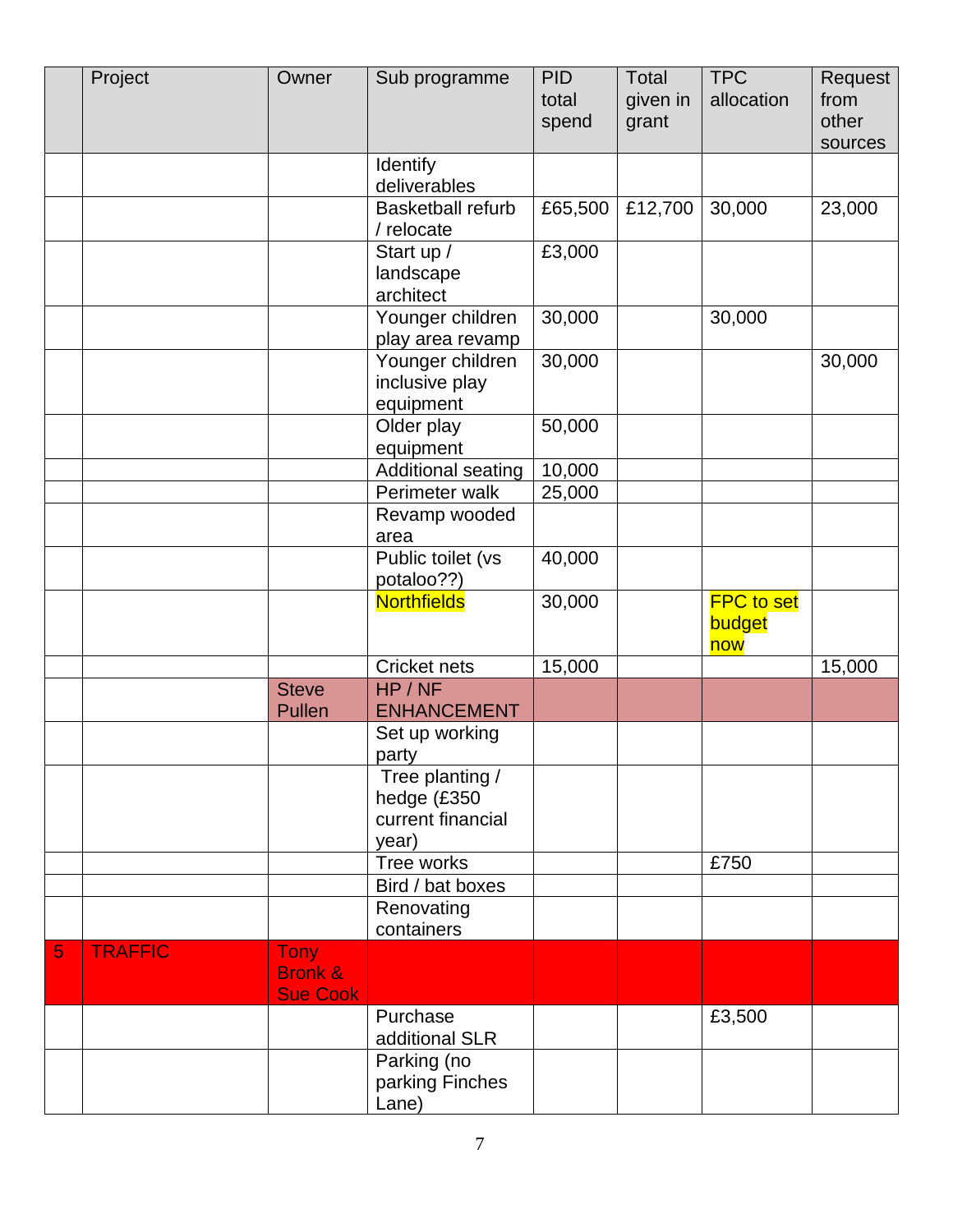|                | Project                            | Owner                           | Sub programme                                                                                    | <b>PID</b><br>total<br>spend | Total<br>given in<br>grant | <b>TPC</b><br>allocation | Request<br>from<br>other<br>sources |
|----------------|------------------------------------|---------------------------------|--------------------------------------------------------------------------------------------------|------------------------------|----------------------------|--------------------------|-------------------------------------|
|                |                                    |                                 | Road markings<br>(yellow & white<br>lines)                                                       |                              |                            |                          |                                     |
|                |                                    |                                 | <b>Speed limits</b>                                                                              |                              |                            |                          |                                     |
|                |                                    |                                 | Speedwatch -<br>relaunch                                                                         |                              |                            |                          |                                     |
|                |                                    |                                 | Pavement<br>condition                                                                            |                              |                            |                          |                                     |
|                |                                    |                                 | Crossing south of<br>village                                                                     |                              |                            | £10,000                  |                                     |
|                |                                    |                                 | Safety concerns<br>of Highbridge Rd                                                              |                              |                            |                          |                                     |
|                |                                    |                                 | Segars Lane<br>drains / dropped<br>kerb                                                          |                              |                            |                          |                                     |
|                |                                    |                                 | Moving telephone<br>boxes                                                                        |                              |                            | £3,000                   |                                     |
|                |                                    |                                 | Norris Bridge                                                                                    |                              |                            |                          |                                     |
|                |                                    |                                 | Weight limit                                                                                     |                              |                            |                          |                                     |
|                |                                    |                                 | Traffic centre of<br>village                                                                     |                              |                            |                          |                                     |
|                |                                    |                                 | Additional<br>locations of SLR                                                                   |                              |                            |                          |                                     |
| 5 <sub>b</sub> | <b>TRAFFIC-</b><br><b>CYCLEWAY</b> | <b>Chris</b><br><b>Mitchell</b> |                                                                                                  |                              |                            |                          |                                     |
|                |                                    |                                 | Cycleway along<br>B3335                                                                          |                              | £50,000                    | £10,000                  |                                     |
|                |                                    |                                 |                                                                                                  |                              |                            |                          |                                     |
| 6              | <b>CLIMATE</b>                     | Angela                          |                                                                                                  |                              |                            |                          |                                     |
|                |                                    | Forder-<br><b>Stent</b>         |                                                                                                  |                              |                            |                          |                                     |
|                |                                    |                                 | <b>Tree Planting</b>                                                                             |                              |                            |                          |                                     |
|                |                                    |                                 | Identify<br>deliverables-<br>work with WCC /<br>HCC / St Mary's<br>Church and<br>develop network |                              |                            | £1,000                   |                                     |
|                |                                    |                                 | Feed into all<br>other projects to<br>ensure they<br>adopt climate<br>code                       |                              |                            |                          |                                     |